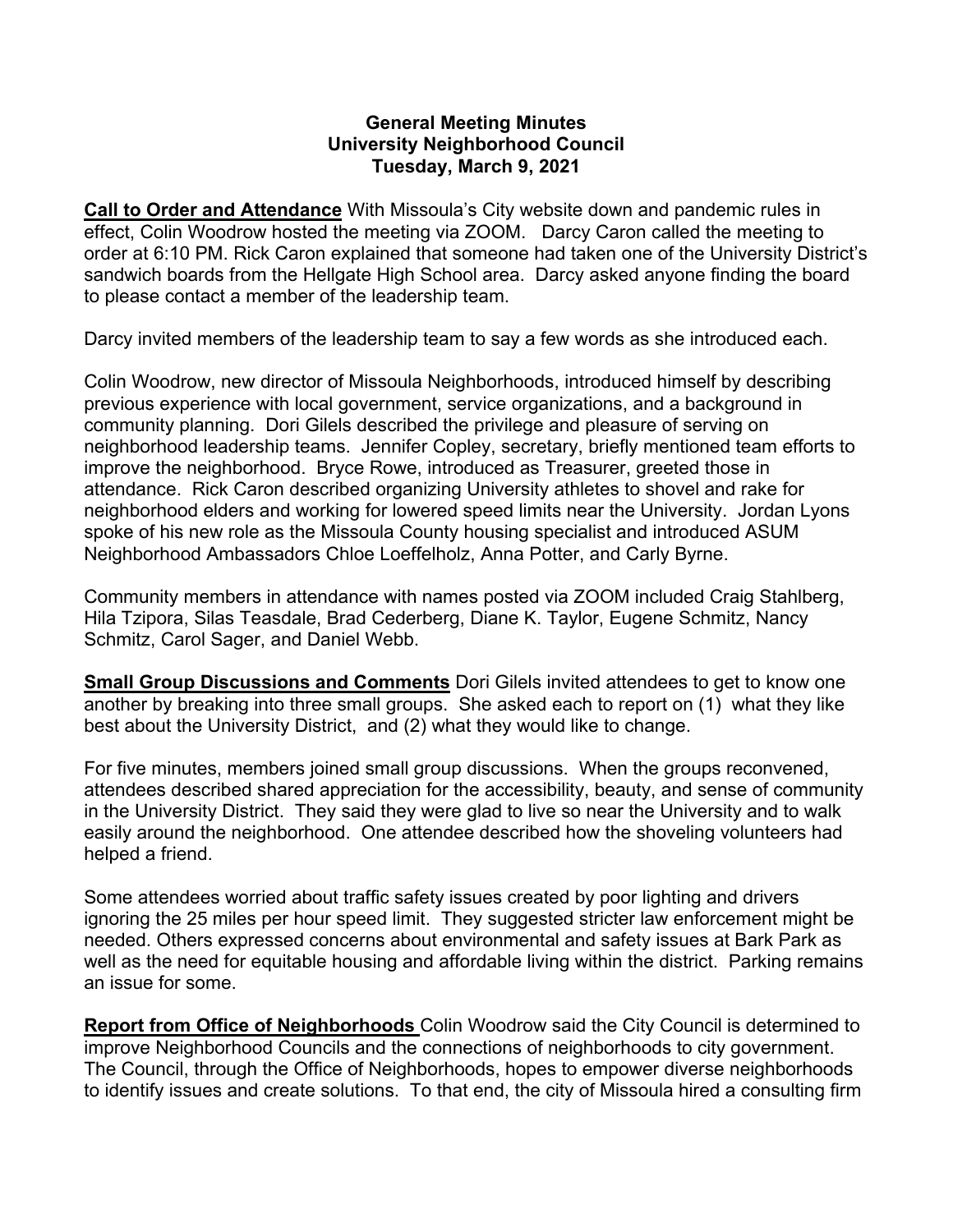to assess the Missoula Neighborhoods program. The consulting firm heard from citizens with a variety of years of experience on neighborhood leadership teams, the Community Forum, and the City Council.

The study found that Missoulians do not understand why Neighborhood Councils exist, what they can do, and how citizens may get involved. In order to increase interest, the study concluded that Neighborhood Councils must increase both community engagement and diversity of representation on leadership teams. With the exception of the University District, few renters and young people serve on Neighborhood Councils. In addition, the use of Robert's Rules of Order and recorded, open public may stand as barriers to involvement.

As one step in building a more inclusive and engaging neighborhood system, the study recommended disseminating a community survey to all neighborhoods and mounting a communications campaign to educate the public. The study suggested adding additional Community Forum Council positions to ensure that under-represented residents will be implicitly included. It encouraged reframing the Neighborhood Council vision statement to allow shared efforts among city residents, city government, nonprofit partners, local businesses, and developers.

The city should, said the study, create toolkits and bylaws that will support desired changes. It should develop streamlined communications among members of the City Council, Community Forum, Neighborhood Councils, and residents, placing strong emphasis on diversity and increased participation among all subgroups.

To support these ends, says Colin, his office would like to sponsor block parties, tree planting parties, and better online communication. Boise, Idaho, said Colin, might provide a model from which Missoula can learn.

**Report from UM Ambassadors** Anna Potter, who works for the ASUM Renter Center, explains that her office informs students about laws governing rentals and providing protections for renters. Her office also works to facilitate good student relationships with Missoula neighbors and to represent student interests on Neighborhood Councils. To learn of upcoming University events, Chloe Loeffelholz reminded attendees to check out the University website **[https://grizhub.umt.edu](https://grizhub.umt.edu/)**. She urged donations to the ASUM student Food Pantry and announced that ASUM will sponsor spring neighborhood cleanups. Residents will be invited to join students in this effort. In addition, residents may contact ASUM if there are concerns involving university students.

Jordan Lyons, former director of ASUM, thanked Anna and Chloe for their service to ASUM throughout college careers which end with spring graduation. He noted that our Treasurer, Bryce Rowe, also once served as a Neighborhood Ambassador. Darcy mentioned that she recently saw Neighborhood Ambassadors at work cleaning trails and the riverfront. She reminded attendees that anyone with issues involving student renters may can contact ASUM Ambassadors for assistance.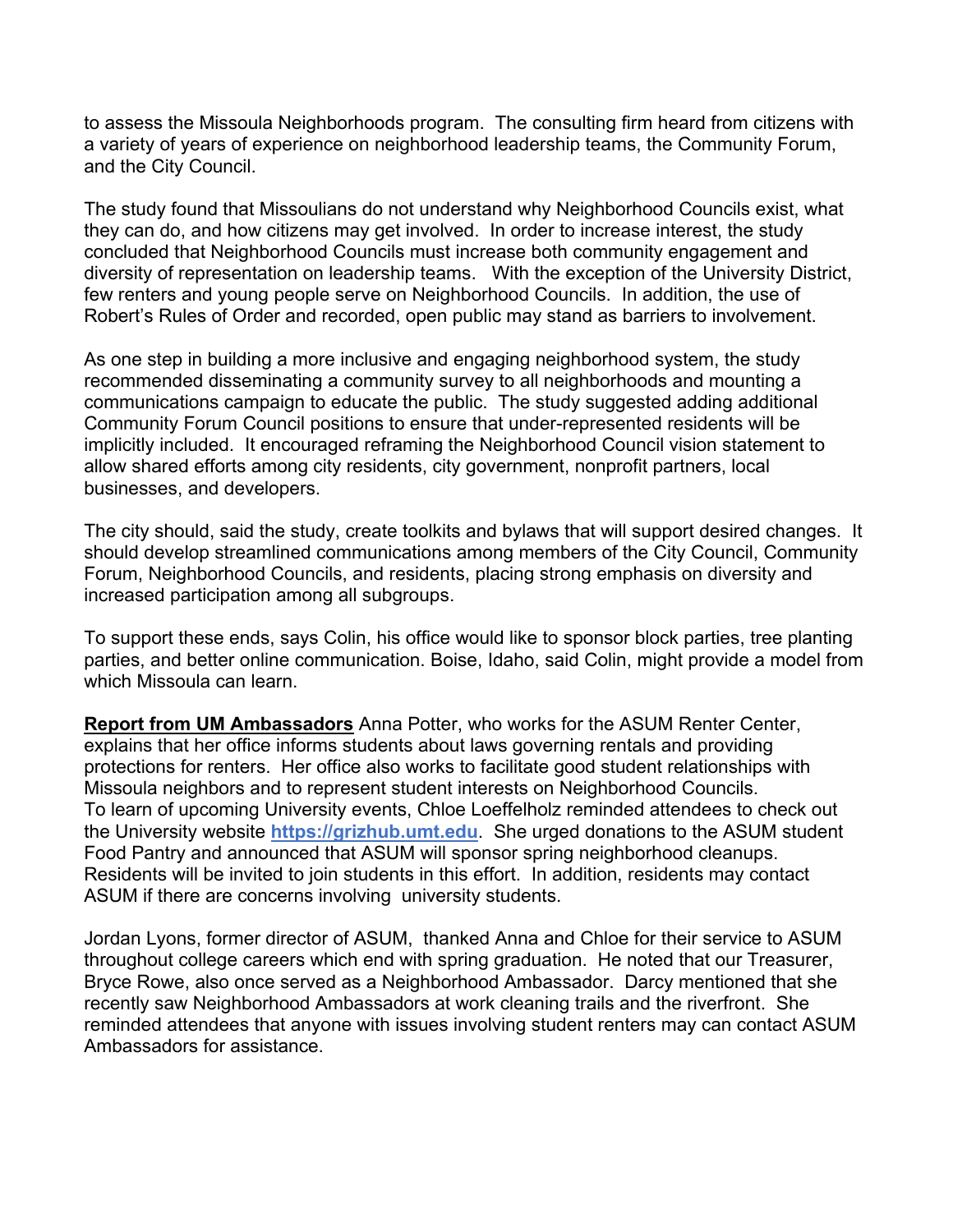**New Members for University District Leadership Team** Colin mentioned that we are seeking additional members for the University District leadership team, inviting those in attendance to apply for one of three open positions. Rick added words of encouragement, saying members could find a real sense of achievement in reaching goals to benefit the neighborhood. Heather Harp explained that Neighborhood Councils are a good training ground for future leaders!

**Discussion with City Council Members** Jordan introduced City Council members Gwen Jones and Heather Harp. (Jesse Ramos, honeymooning, was not in attendance, and Amber Sherill, at another meeting, sent word that she would try to join late.)

Gwen Jones pointed out successes in earlier efforts to reconfigure 5<sup>th</sup> and 6<sup>th</sup> Street for safer bicycle traffic. She pointed out that changes to the Higgins Avenue Bridge, soon to be Bear Tracks Bridge, will necessitate improvements to bike and pedestrian flow in the Hip Strip area south of the bridge. The Montana Department of Transportation must be involved in the changes. In February, Aaron Wilson, Missoula Infrastructure & Mobility Planning Manager, requested proposals for a study. This spring his office hopes to contract with a firm to explore what can be done to make the Hip Strip area more efficient and safer, avoiding the serious accidents we have seen in this area. Missoula Parking Commissioner, Tiffany Brander, will work with Aaron Wilson's office to address parking issues in the area. Heather says she will need community support as she pushes for these improvements.

Heather Harp explained that the city last surveyed citizens in 2018 . Then residents listed as top concerns lack of affordable housing, high property taxes, infrastructure, traffic, and homelessness. Heather then called on attendees to describe their concerns in 2021.

- a. Rick Caron urged Missoula, in light of changing environmental circumstances, to move more quickly to provide both better bicycle access and adequate charging stations for evolving motor vehicles.
- b. Daniel Webb said he supports practices of reuse and repurposing, including in existing housing.
- c. Brad Cederburg feels we need to make it easier for people to build additional housing, perhaps by modifying regulations.
- d. Bryce Rowe said Missoula must avoid overextending itself and pay attention to the aging infrastructure of old pipes. (Our city, attendees noted, was 138 years old on March 8.)
- e. Eugene Schmitz spoke of concerns about how accessory housing units might impact parking and growth in neighborhoods. He spoke about sidewalk degradation in some areas and the need for better curb accessibility in others.
- f. Silas Teasdale expressed concern about unleashed dogs chasing deer. He said Missoula may need to enforce leash laws for dogs. He also said that it is hard to find jobs and housing in this area, explaining that some young people like himself cannot afford to stay in Missoula.
- g. Jennifer Copley, expressing appreciation for Bark Park and its history as a family gathering place, urged the city to explore both issues of multiple usage, dog safety, (one dog in the park was killed by another this winter) and environmental consequences